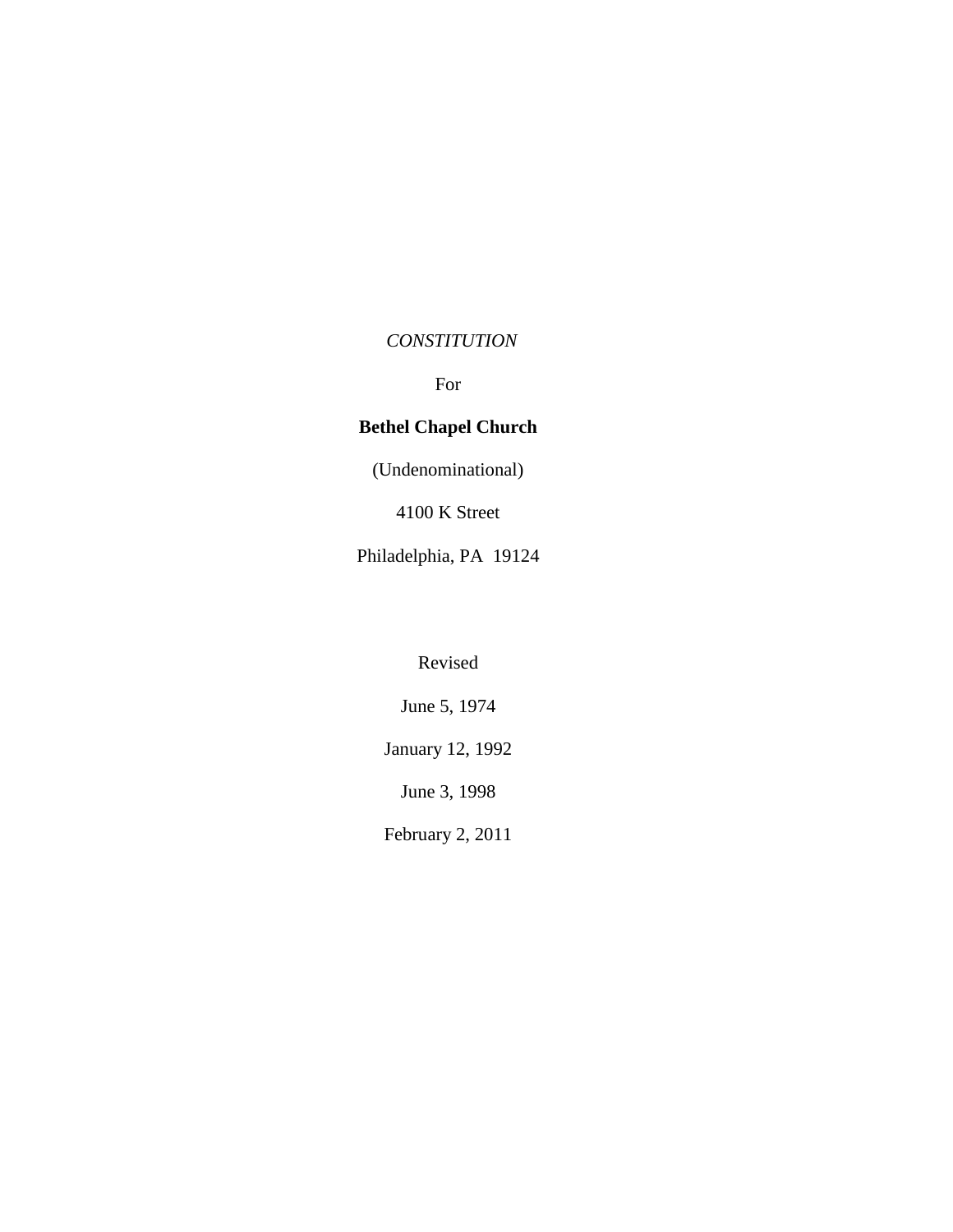## PREAMBLE

By the grace of God and our Savior, the Lord Jesus Christ, we, the members of Bethel Chapel Church, do ordain and establish the following articles, to which we voluntarily submit ourselves:

## ARTICLE I - Name

The name of this organization shall be Bethel Chapel Church (Undenominational) of Philadelphia, Pennsylvania, Inc.

## ARTICLE II - Purpose

This congregation is organized as a church exclusively for charitable, religious, and educational purposes within the meaning of Section 501 (c) (3) of the Internal Revenue Code of 1986 (or the corresponding provision of any future United States Revenue Law), including, but not limited to, for such purposes, the establishing and maintaining of religious worship, the building, maintaining and operating of churches, parsonages, schools, chapels, radio stations, television stations, rescue missions, print shops, day care centers, camps, nursing homes, and cemeteries, and any other ministries that the church may be led of God to establish.

## ARTICLE III - Object

The object of this Church is to glorify God in:

- 1 The promotion of Christian fellowship and the edification of the believer through the teaching of the Word of God.
- 2 The salvation of the lost through the preaching of the Gospel of our Lord Jesus Christ.
- 3 The world-wide proclamation of God's grace as expressed in the shed blood and finished work of our Lord Jesus Christ on Calvary.
- 4 The defense of "the faith once delivered" in harmony with God's Holy Word, the Bible, until He comes.

ARTICLE IV - Doctrine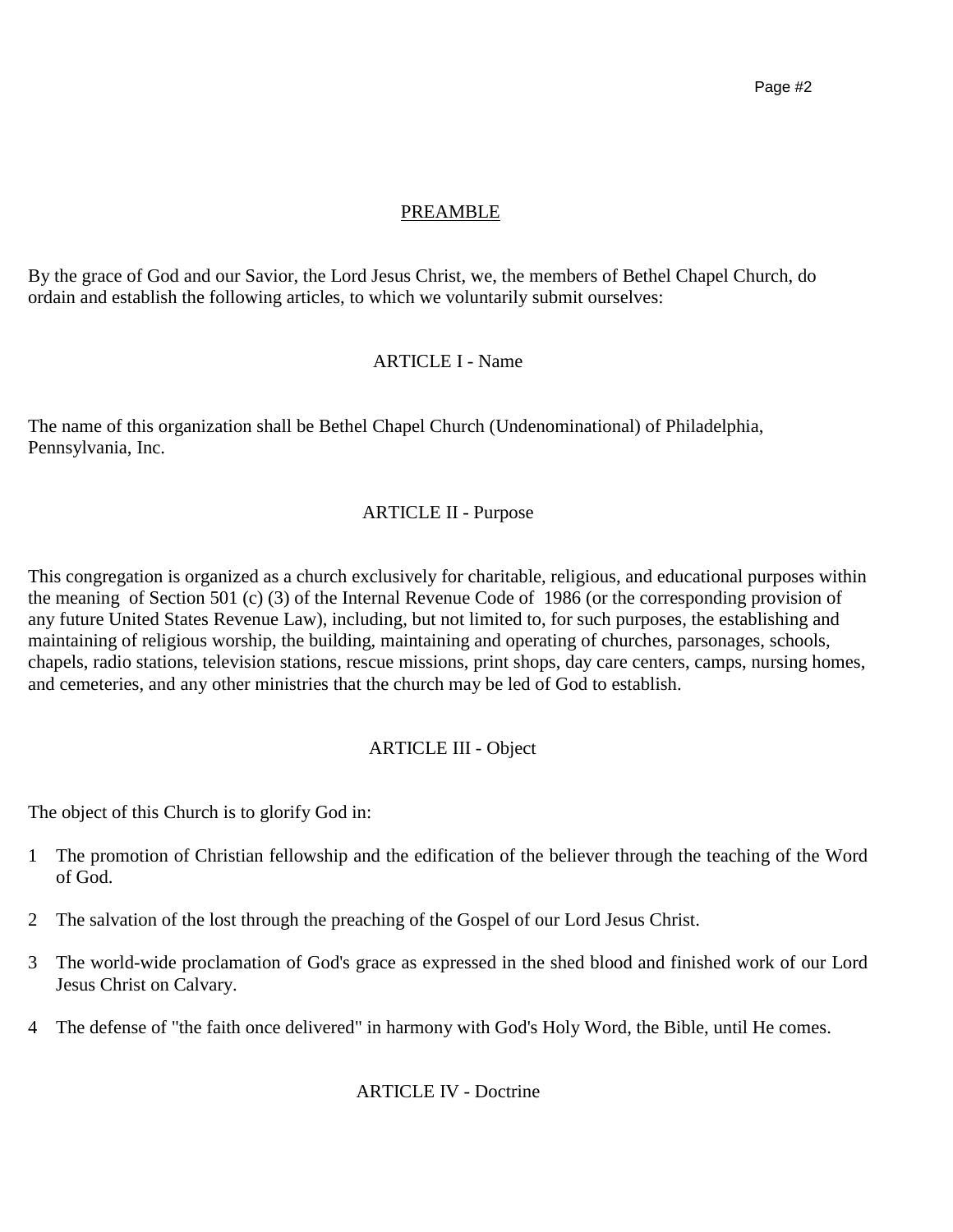The Scriptural doctrines to which we ask the whole-hearted assent of each applicant for membership are briefly contained in the following Articles of Faith:

1. We believe the Holy Scriptures of the Old and New Testaments to be the verbally and plenarily inspired Word of God. The Scriptures in the original manuscripts are inerrant, infallible and God-breathed, and therefore the final authority for faith and life. The sixty-six books of the Old and New Testaments are the complete and divine revelation of God to Man. The Scriptures shall be interpreted according to the original author's intended meaning as revealed in its grammatical-historical context. (2 Tim. 3:16-17; 2 Pet. 1:20-21).

2. We believe in the only true God Who is eternal and Who manifests Himself to us in three Persons: the Father, the Son, and the Holy Spirit; and Who created all things, and upholds all things by the Word of His power; in Whom we live and move and have our being; a God of truth and without iniquity, just and right is He; and He shall judge the world (John 17:3; Deuteronomy 33:27; Revelation 4:11; Hebrews 1:3; Acts 17:28; Deuteronomy 32:4; Psalm 9:8).

3. We believe in Jesus Christ, the only begotten Son of God, the eternal Word manifested in flesh (John 1:14; 3:16). We believe that He was conceived by the Holy Spirit and born of the Virgin Mary and that He is true God and true Man (Matthew 1:18-25; Luke 1:35; John 1:1; Philippians 2:6-8). We believe in His vicarious, substitutionary and redeeming death, Christ receiving in Himself the penalty of man's sin (II Corinthians 5:21; Galatians 3:13; I Peter 3:18). We believe in His bodily resurrection, in His ascension, and in His personal, imminent return for His redeemed ones, and His coming in glory to judge the rebellious and to establish His millennial reign (I Corinthians 15:1-8; Ephesians 4:8-10; Acts 1:11; Matthew 24:3-51; I Thessalonians 4:13-18; Revelation 19 and 20).

4. We believe in the Holy Spirit, in His personality, that He is God, the source and power of all acceptable worship and service, that He is our abiding Comforter and Helper, that He never takes His departure from the Church nor from the feeblest of the saints, but is ever present to testify of Christ, seeking to occupy us with Him, not with ourselves nor with our experiences (John 7:38-39; 14:16-17; 15:26; 16:13-14; Acts 1:8; Romans 8:9; Philippians 3:3). We believe His work is to reprove the world of sin, righteousness and judgment (John 16:8).

5. We believe that by one man sin entered into the world, and death by sin; and so death passed upon all men, for that all have sinned. Judgment and condemnation came upon all men For the wages of sin is death; but the gift of God is eternal life through Jesus Christ our Lord (Romans 5:12, 18; 6:23).

6. We believe we are saved solely by grace, through faith in the blood sacrifice, death, and resurrection of Jesus Christ, the Son of God (Ephesians 2:8-9; I Peter 1:18-19; I Corinthians 15:3-4).

7. We believe in the eternal security and everlasting blessedness of the saved and the eternal judgment and punishment of all who reject our Lord Jesus Christ. "*This is the second death. And whosoever was not found written in the Book of Life was cast into the lake of fire*." (Revelation 20:14-15).

8. We believe in the bodily resurrection of all men, the saved to life eternal and the lost to judgment and everlasting punishment (I Corinthians 15:42-44; Acts 24:15; John 5:28- 29).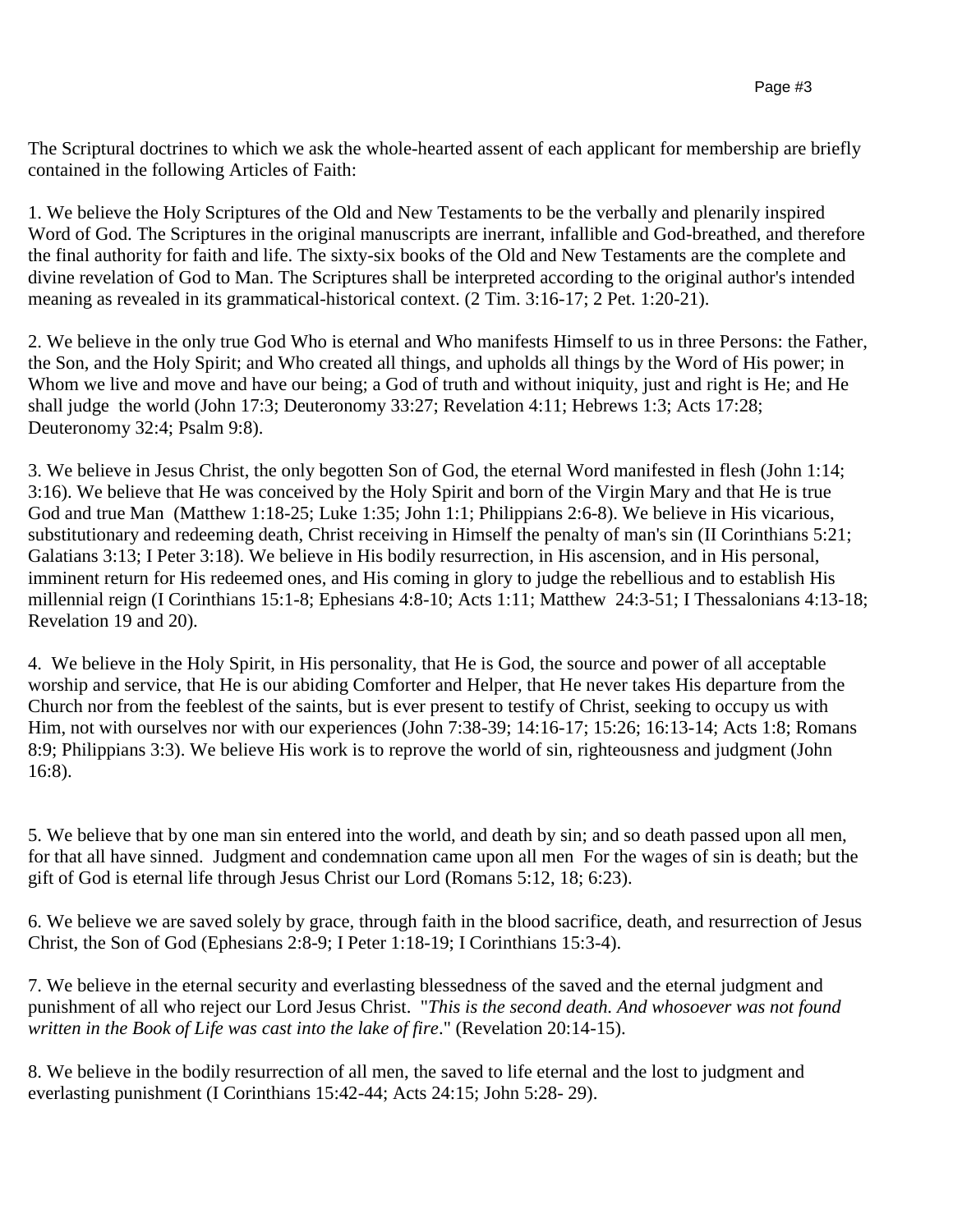9. We believe in that *blessed hope*, the personal, imminent return of Christ who will rapture His Church. We believe Christ will personally and visibly return with his saints, to establish His earthly Messianic Kingdom. (Psalms 89:3-4; Daniel 2:31-45; Zechariah 14:4-11; 1 Thessalonians 1:10; 4:13-18; Titus 2:13; Revelation 3:10; 19:11-16; 20:1-6).

10. We believe that Satan is a person, the author of the fall, and that he shall be eternally punished (John 8:44; Genesis 3:1-6; Revelation 20:10).

11. We believe that Christ, the Head over all to the Church, has commanded us to baptize in the name of the Father and the Son and of the Holy Spirit. We believe baptism is to be by immersion and is only for those who have expressed their faith in Jesus Christ as their Lord and Savior and who purpose in their hearts to please Him (Ephesians 1:22; Matthew 28:19; Romans 6:4).

12. We believe that the Church is composed of all who are united by the Holy Spirit to the risen and ascended Son of God, that by the same Spirit we are all baptized into one body, whether we be Jews or Gentiles and, thus, being members one of another, we are responsible to keep the unity of the Spirit in the bond of peace, on the basis of truth, and loving one another with a pure heart fervently (Matthew 16:16-18; Acts 2:32-47; Romans 12:5; I Corinthians 12:12-27; Ephesians 1:20-23; 4:3-10; Colossians 3:14-15). We believe that we are called with a holy calling to walk, not after the flesh but after the Spirit, and so to live in the Spirit that we should not fulfill the lusts of the flesh; but the flesh, being in us to the end of our earthly pilgrimage, needs to be kept constantly in subjection to Christ by faith in our identification with Him in crucifixion, or it will surely manifest its presence to the dishonor of His name (Romans 8:12-13; 13:14; Galatians 5:16-25; Ephesians 4:22- 24; Colossians 3:1-10; I Peter 1:14-16; I John 3:5-9; Galatians 2:20; Romans 6:6).

13. We believe that God has commanded that no intimate sexual activity should be engaged in outside of a marriage between a man and a woman. We believe that any form of homosexuality, lesbianism, bisexuality, bestiality, incest, fornication, adultery and pornography are sinful perversions of God's gift of sex (Genesis 2:24; 19:5,13; 26:8-9; Leviticus 18:1-30; Romans 1:26-29; 1 Corinthians 5:1;6:9 1 Thessalonians 4:1-8; Hebrews 13:4).

14. We believe that Christians are prohibited from bringing civil lawsuits against other fellow church members to resolve personal disputes. We believe the church possesses all the resources necessary to resolve personal disputes between members, although outside Christian mediation and counseling may be used if necessary as a tool to help resolve conflict. We do believe, however, that a Christian may seek compensation for injuries from another Christian's insurance company as long as the claim is pursued without malice or slander (1 Corinthians 6:1-8; Ephesians 4:31-32).

NOTE: The teaching ministry of Bethel Chapel Church will be from a pre-millennial and dispensational perspective.

### ARTICLE V - Membership

Section 1 - Obtaining Membership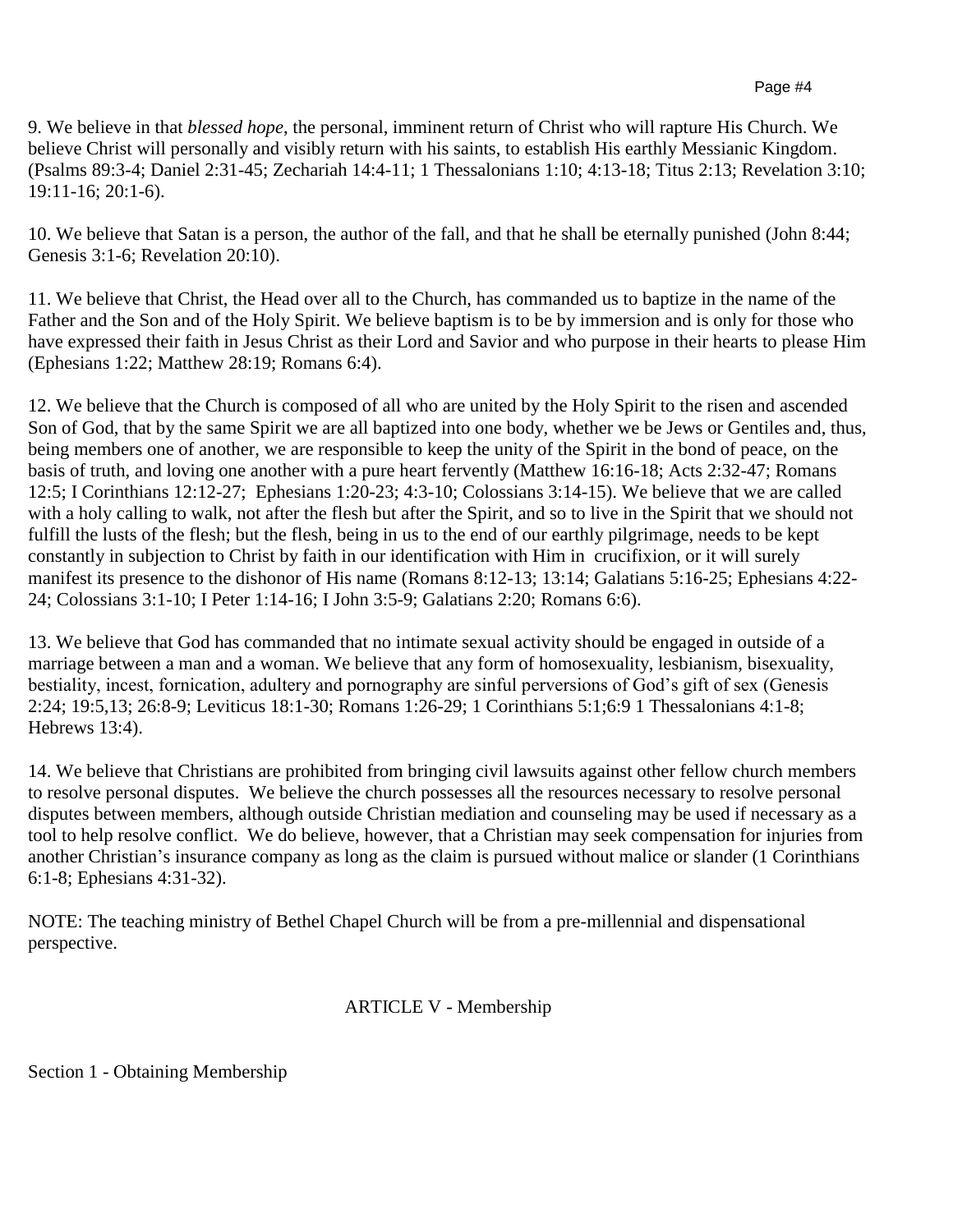a. Any person having come to the age of understanding who professes faith in the Lord Jesus Christ, who gives evidence of having accepted Him as their personal Savior, who has been baptized as a believer in Jesus Christ and who is in agreement with the doctrine and polity of this Church as set forth in this Constitution is eligible for membership following recommendation of the Official Board and approval by 2/3 vote of the members present. Under no condition shall any person be received into membership of Bethel Chapel Church until after four weeks have elapsed since time of application.

b. For the purpose of conducting business, the voting membership shall be restricted to those members who are 15 years of age or older and members who have attended at least one service at Bethel in the last three months.

c. All members shall read, sign and agree to abide by the Bethel Chapel Church Relational Commitments (a corollary document approved by the Official Board) and the Duties of Members (Article V, Section 2 below). The following agreement shall be signed by the applicant:

"It is my desire to be received into the membership of Bethel Chapel Church of Philadelphia. I cheerfully accept and subscribe to the Articles of Faith and the Constitution of this Church. In assuming this membership, I agree to be loyal to the interests of this Church, to seek its purity and prosperity, to do some definite Christian work, to be subject to the discipline of the Church and to contribute financially as the Lord shall prosper me. If at any time I find myself out of harmony with the Articles of Faith or practices of this Church, or if my conduct or belief is called in question, I agree to apply the Scripture's formula for solving problems as outlined in Matthew 5:23-24; 18:15. If it be found that I am unwilling to settle the differences on Scriptural grounds I will expect the Official Board to make every effort to restore me to fellowship in accordance with Matthew 18:16-17."

### Section 2 - Duties of Members

a. All members are expected to whole-heartedly agree to the Doctrinal Statement of the Church.

b. It is the duty of all members to regularly attend the services of this Church, to contribute to its financial support, and to support its benevolent objectives.

c. It is the duty of members to abide in mutual love, to give active concern for the spiritual and temporal welfare of all, to make use of all the means of grace, and to be obedient to the will of the Lord.

d. It is the duty of members to be actively serving the Lord in this Church whenever possible.

e. It is the duty of members to honor and esteem their Pastors and all other leaders of the Church in the exercise of their offices.

f. It shall be the duty of all members to inform the Official Board of every change of address.

g. It shall be the duty of all members to be free from membership in oath-bound, secret societies.

Section 3 - Removing from Membership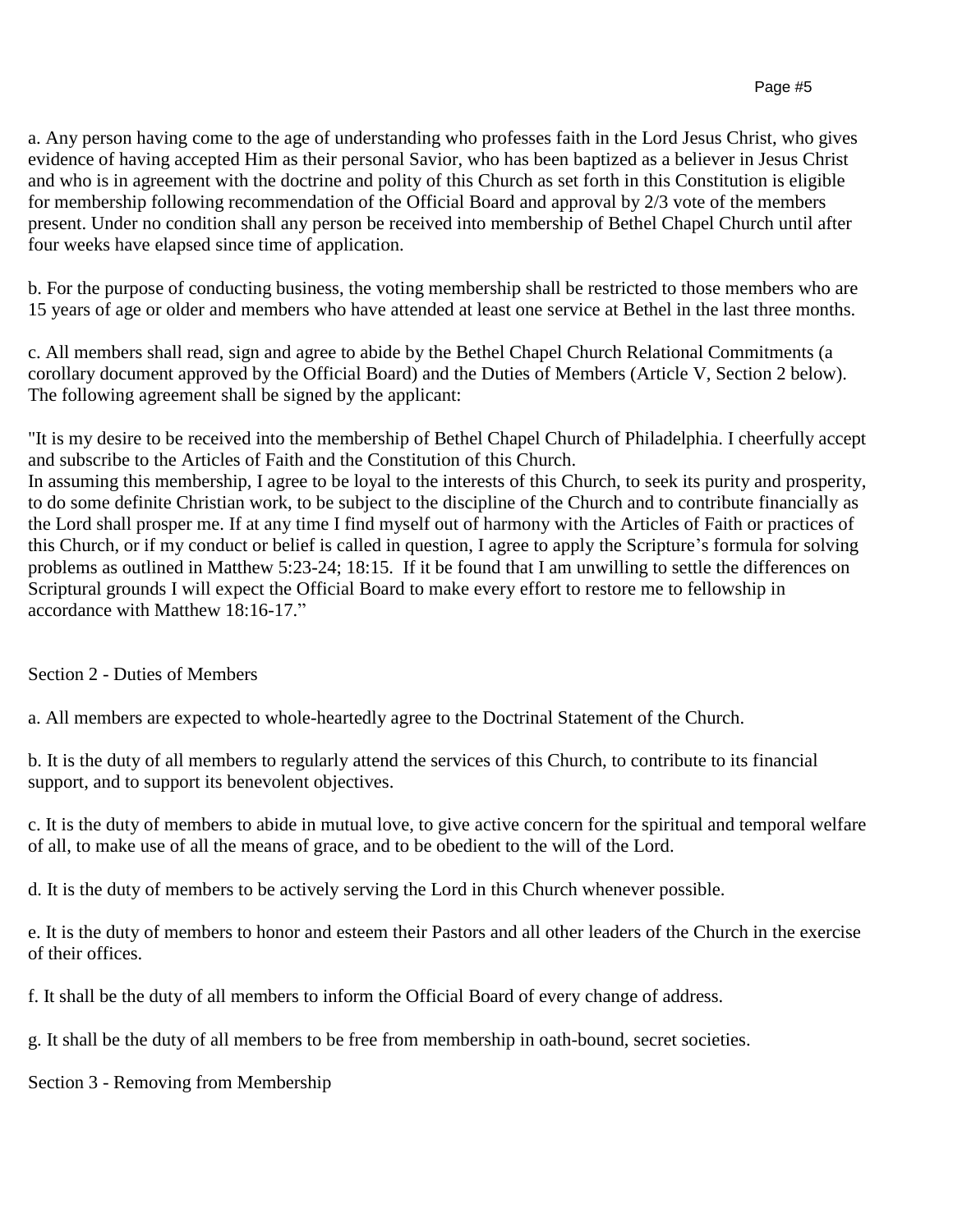a. Any member desiring to have his or her name removed from the Church roll may do so by making written request for such action to the Official Board.

b. Any member who, in the judgment of the Official Board, fails to perform the duties of members shall be contacted by the Board and urged to fulfill these duties. If he fails to do so, the Official Board may remove his name from the membership rolls.

Section 4 - Suspension of Membership

a. All personal grievances and public misdemeanors shall be dealt with and adjusted in the spirit of our Lord's admonition found in Matthew 18:15-17; I Cor.6:1-18.

b. Any member found by the Official Board to be an offense to Christ and the Church by reason of immoral or un-Christian conduct shall be suspended from the membership and excluded from the fellowship at the Lord's Table until there is clear evidence of repentance. Should repentance not be forthcoming, said person shall be removed from the membership in accordance with the procedure found in Article V, Section 3b.

Section 5 - Restoration of Membership

Any person who has lost membership in the Church, upon confession of his error and giving evidence of real repentance may be restored to membership following recommendation of the Official Board and on approval by 2/3 vote of the Church members present.

### ARTICLE VI - Church Government

#### Section 1 - Authority

This Church acknowledges only the Lord Jesus Christ as its Head; the Holy Scriptures as the only infallible guide in matters of faith, discipline, and order; the Holy Spirit as its Teacher; and it is not and never shall be amendable to or under the jurisdiction or supervision of any other ecclesiastical body of any kind or nature whatsoever.

#### Section 2 - Government

a. The government of the Church, the conduct of its business, and the management and control of all its property, real and personal, the supervision of its general work, its organizations, such as Sunday School, Young People's Societies, Missionary Societies, etc., and branch works shall, under the leadership of the Holy Spirit, be vested in the Official Board, which shall consist of the Deacons and Pastors, who shall be elected as provided for in this Constitution.

b. The Official Board shall have the power to delegate to either individuals or committees the right to transact any of its business or exercise any of its powers. The transaction of such business or the exercise of such powers, however, shall be at all times subject to the supervision and control of the Official Board.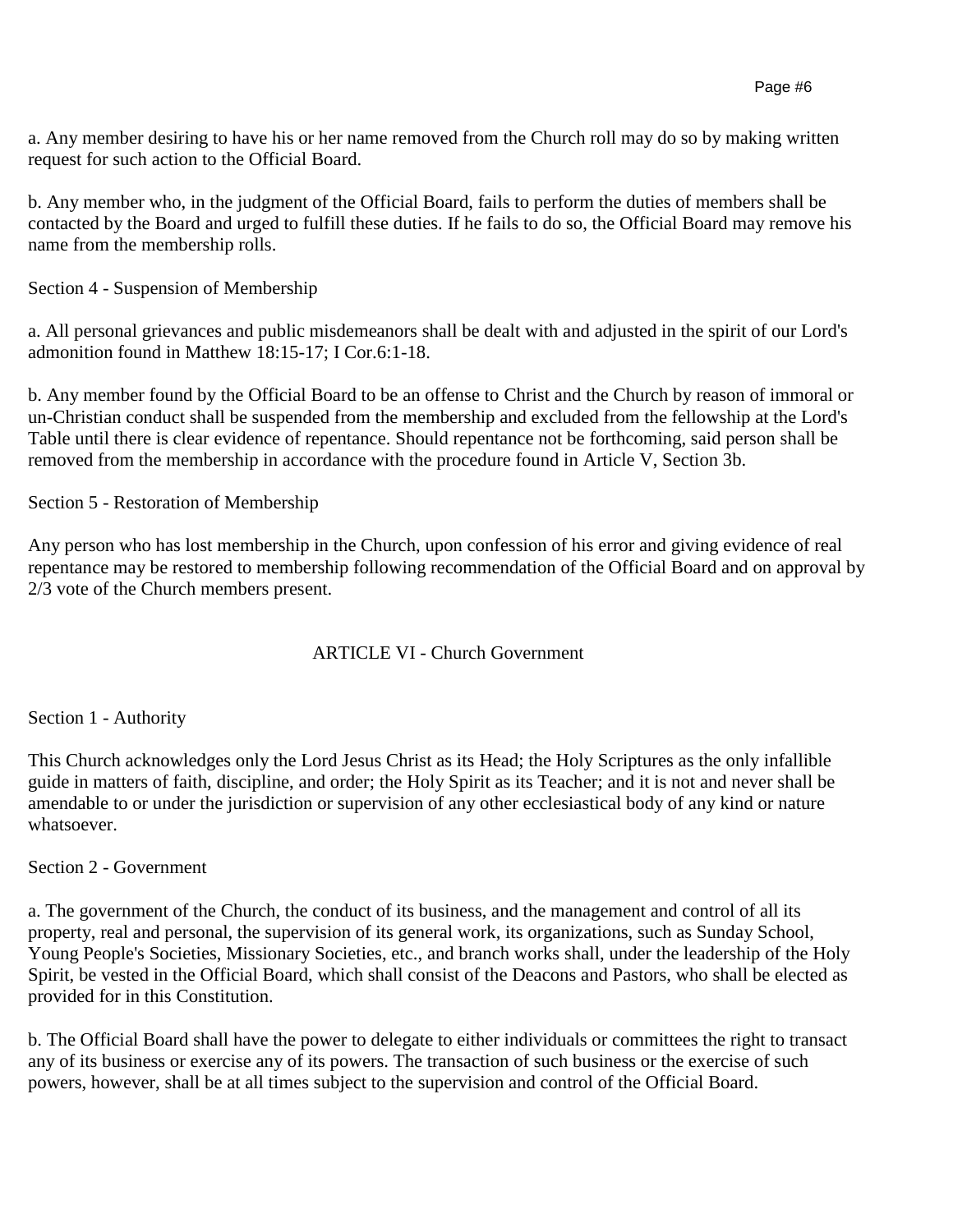c. The Official Board shall serve as the Trustees of the Church. As such, it shall be responsible for the following:

1. To hold in trust the property of the Church and act as legal representatives.

2. To keep the Church property in good repair and make certain that the Church is heated and lighted properly.

3. To have charge of all business matters of the Church in accordance with the laws of the Commonwealth of Pennsylvania.

4. To see that records of all incomes and expenditures of the Church are kept.

5. To draw up and submit a proposed budget for the coming year to the Annual Church Business Meeting for the approval of the Church members.

6. To authorize expenditures

 a) No Church officer or member shall have the right to expend funds outside of the approved budget for any purpose until it is first approved by a majority vote of the Official Board.

b) The Official Board shall have authority to spend sums up to \$5,000 without sanction of the Church.

c) All donations given to the church are considered to be the Lord's property and cannot be returned. This is especially vital so we can comply with IRS tax deduction regulations.

d. The Official Board shall meet at the call of the Senior Pastor or its Chairman in the absence of the Senior Pastor.

e. Officers

Annually, as soon as is reasonable after the annual congregational meeting, the Official Board shall elect its own Chairman, Vice Chairman, and Secretary.

### ARTICLE VII - Officers

The officers of this Church shall be the members of the Official Board as specified in Article VI Section 2 Paragraph a.

Section 1 – Pastors

a. Membership on the Official Board

Pastors shall be men who satisfy the qualifications for the office of Pastor set forth in I Timothy 3: 1–7 and Titus 1: 6–9. Pastors shall serve on the Official Board.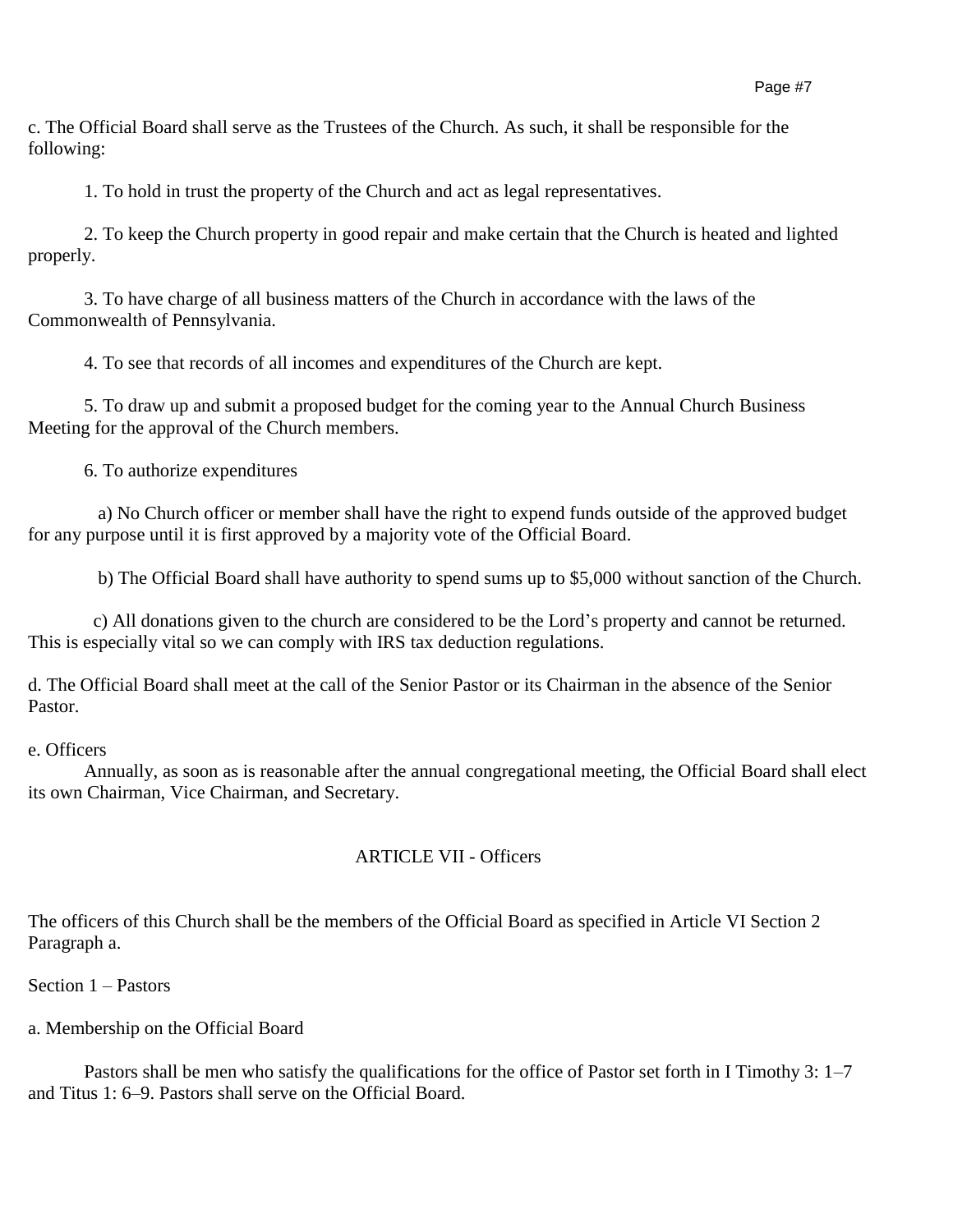#### b. Duties

In keeping with the principles set forth in Acts 6: 1–6 and I Peter 5: 1–4, the Pastors shall devote their time to prayer, the ministry of the Word (by teaching and encouraging sound doctrine), and shepherding God's flock.

They shall have oversight on all boards, committees, and auxiliary organizations of this church.

### c. Election and Terms

The church shall recognize men gifted and willing to serve in this calling. These men shall be received as gifts of Christ to His church and set apart as Pastors. This recognition shall be reaffirmed by the church triennially.

A Pastor's term of office may be terminated by resignation or by congregational vote. Any two members with reason to believe that any Pastor should be dismissed should express such concern to the Official Board and, if need be, to the congregation. Any such action shall be done in accordance with the instructions of our Lord in Matthew 18: 15–17 and I Timothy 5: 17–21. Any of the Pastors may be dismissed by a two-thirds vote of the members at any duly called meeting of the church.

#### d. Senior Pastor

1. Duties and Qualifications of the Senior Pastor

The Senior Pastor shall be a Pastor. He shall perform the duties of a Pastor described in Section 1, above, and shall be recognized by the church as particularly gifted and called to the ministry of preaching and teaching.

His call shall not be subject to the triennial reaffirmation set out in Article 7, Section 1, Paragraph c. for Pastors. He shall preach biblically and faithfully the Word of God on the Lord's Day, administer the ordinances of baptism and communion, and perform such other duties as usually pertain to that office, or as set forth in the constitution. In the absence or incapacity of the Senior Pastor the Pastors shall assume responsibility for his duties, any of which can be delegated.

The Senior Pastor may resign from the pastorate by giving a written 90-day advance notice of such intention to the Chairman of the Official Board to be read publicly at the next Sunday Morning Worship Service of the Church.

### 2. Calling of the Senior Pastor

If the Official Board believes that a Senior Pastor needs to be invited to serve at Bethel Chapel Church, it shall be the duty of the Church, without unnecessary delay, to invite a qualified Pastor (from within or outside the congregation) of the same faith and practice and of good reputation to fill the vacancy.

(a.). A Pulpit Committee of six members consisting of two Deacons, two Pastors and two members-at-large shall be appointed by the Official Board. It shall be the duty of this Committee to seek a man to serve as Senior Pastor and to recommend him to the Church.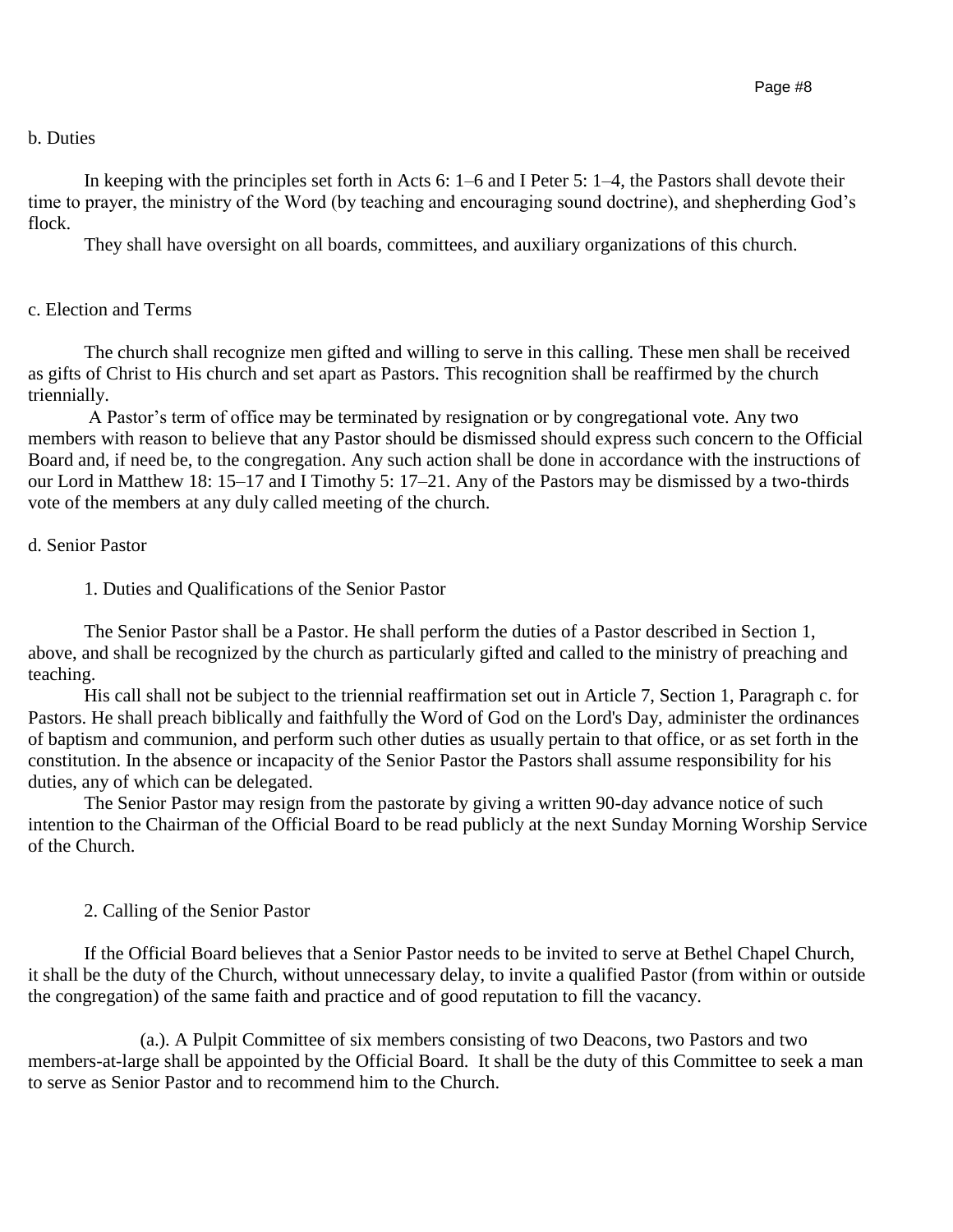(b.). When the Pulpit Committee shall have decided upon a minister who, in their judgment, will make a desirable Senior Pastor and who has subscribed his signature to this Constitution, they shall fix a date for him to preach at the Sunday morning service. Notice of one week prior thereto shall be made. Two successive Sunday announcements shall be made for a meeting to vote to extend a call to said minister. A 75% majority vote of the Church members present at a duly called business meeting shall be necessary to extend a call to a new Senior Pastor.

### e. Associate Pastors

1. Duties and Qualifications of Associate Pastors

The church may call additional Pastors whose relationship to the Senior Pastor is that of associate. An Associate Pastor shall be a Pastor. He shall perform the duties of a Pastor described in Section 1, above, and shall be recognized by the church as particularly gifted and called to the ministry of preaching and teaching. His call shall not be subject to the triennial Article 7, Section 1, Paragraph c. for Pastors.

He shall assist the Senior Pastor in the performance of his regular duties and shall perform any other duties as usually pertain to the office of Pastor, or as set forth in the constitution, or which may be specifically assigned to him by the congregation.

In the absence or incapacity of the Senior Pastor for defined periods of time (such as sabbatical or illness), the Associate Pastor(s) shall assume the responsibility for his duties under the oversight of the Official Board.

### 2. Calling of Associate Pastors

If the Official Board believes that an Associate Pastor needs to be invited to serve at Bethel Chapel Church, they shall recommend a candidate to the congregation. A 75% majority vote of the Church members present at a duly called business meeting shall be necessary to extend a call to a new Associate Pastor.

Section 2 - Deacons

### a. Membership on the Official Board

Deacons shall be godly men who are active members of the Church and who fulfill the qualifications for the office as set forth in the Scriptures (1 Timothy 3:8-12; Acts 6:1-4). Their number shall vary according to the availability of qualified candidates.

### b. Duties of Deacons

1. To be diligent and faithful in attendance at the meetings of the Official Board and at the regular services of the Church.

2. To assist the Pastor at the Lord's Table and in the ministry of visitation among the members of the Congregation.

3. To pray for and encourage the Pastors and assist them in the spiritual oversight of the Church.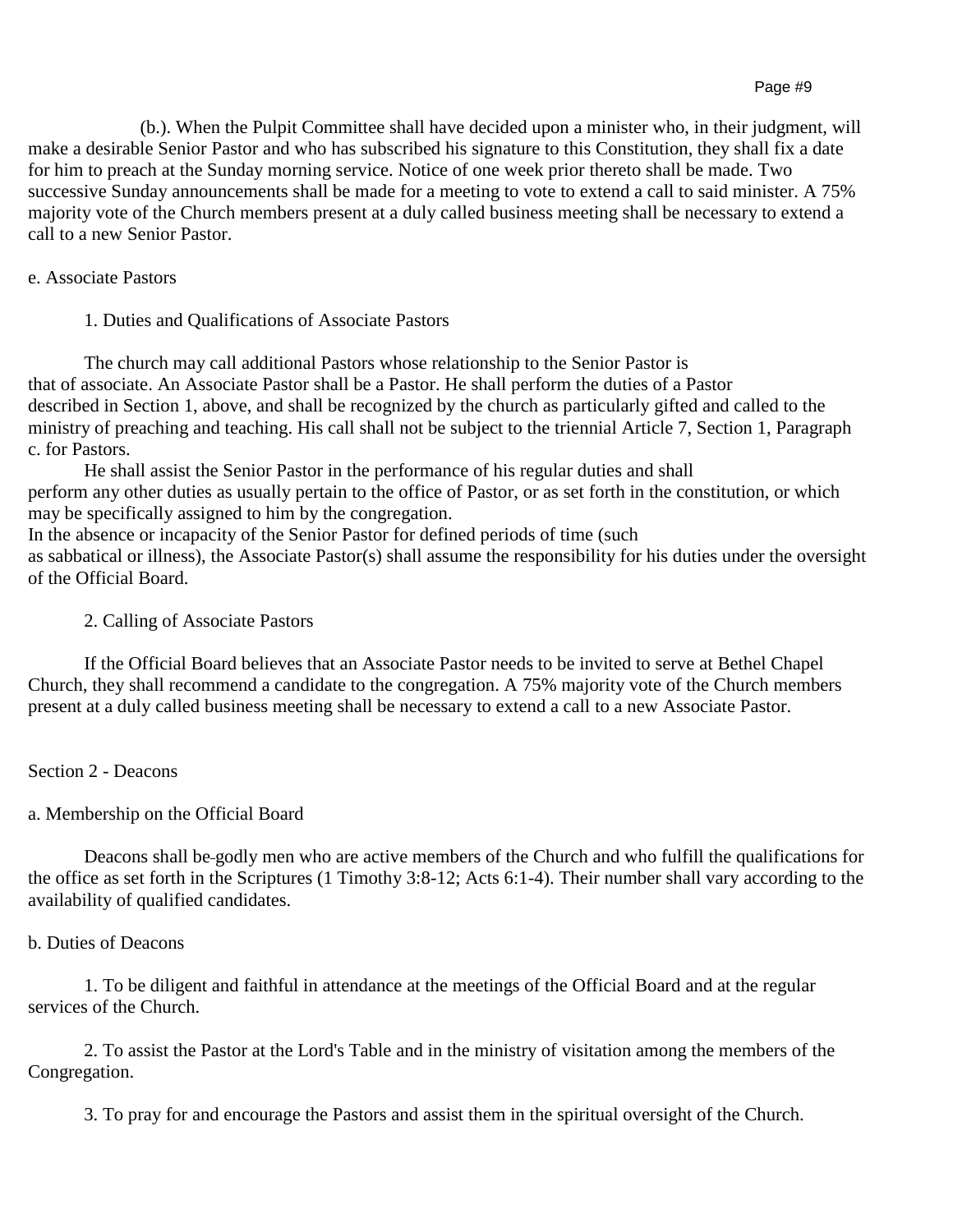4. To receive and use the Deacons' Benevolence Fund for the relief of the needy.

c. Removal of Deacon's from Office

A Deacon's term of office may be terminated by resignation or by congregational vote. A member with reason to believe that a deacon should be dismissed should express such concern to the Official Board and, if need be, to the congregation. Any such action shall be done in accordance with the instructions of our Lord in Matthew 18: 15–17 and I Timothy 5: 17–21. Any Deacon may be dismissed by a two-thirds vote of the members at any members' meeting of the church.

Section 3 - Election to Office

a. Deacons and Pastors shall be elected for a three-year term unless removed by the Official Board according to the procedure set forth herein, or at their own written request. They may succeed themselves in office.

b. The method for election shall be as follows:

1. Nominees for Deacons and Pastors shall be made from among those men deemed qualified by the Official Board..

2. The Official Board shall draw up a list of proposed candidates, contact each person to determine his willingness to serve, and post the list prominently in the Church building for two weeks prior to the election.

3. At the Annual Church Business Meeting, a printed ballot listing all candidates shall be presented to the members present on which they mark their choices.

4. A 75% majority of church members present is required to elect a Deacon or Pastor.

### ARTICLE VIII - Committees

Committees shall be appointed as deemed necessary for the carrying out of the work of the ministry. All committee appointments shall be made by the Official Board.

#### ARTICLE IX - Special Staff Workers

#### Section 1

In addition to designated officers and committee members, the Official Board may, when needed, enlist other workers to perform special functions (such as Staff assistants, Choir Director, Church Secretary, Custodian, Organist, Pianist, Treasurer**,** Youth Director, etc.)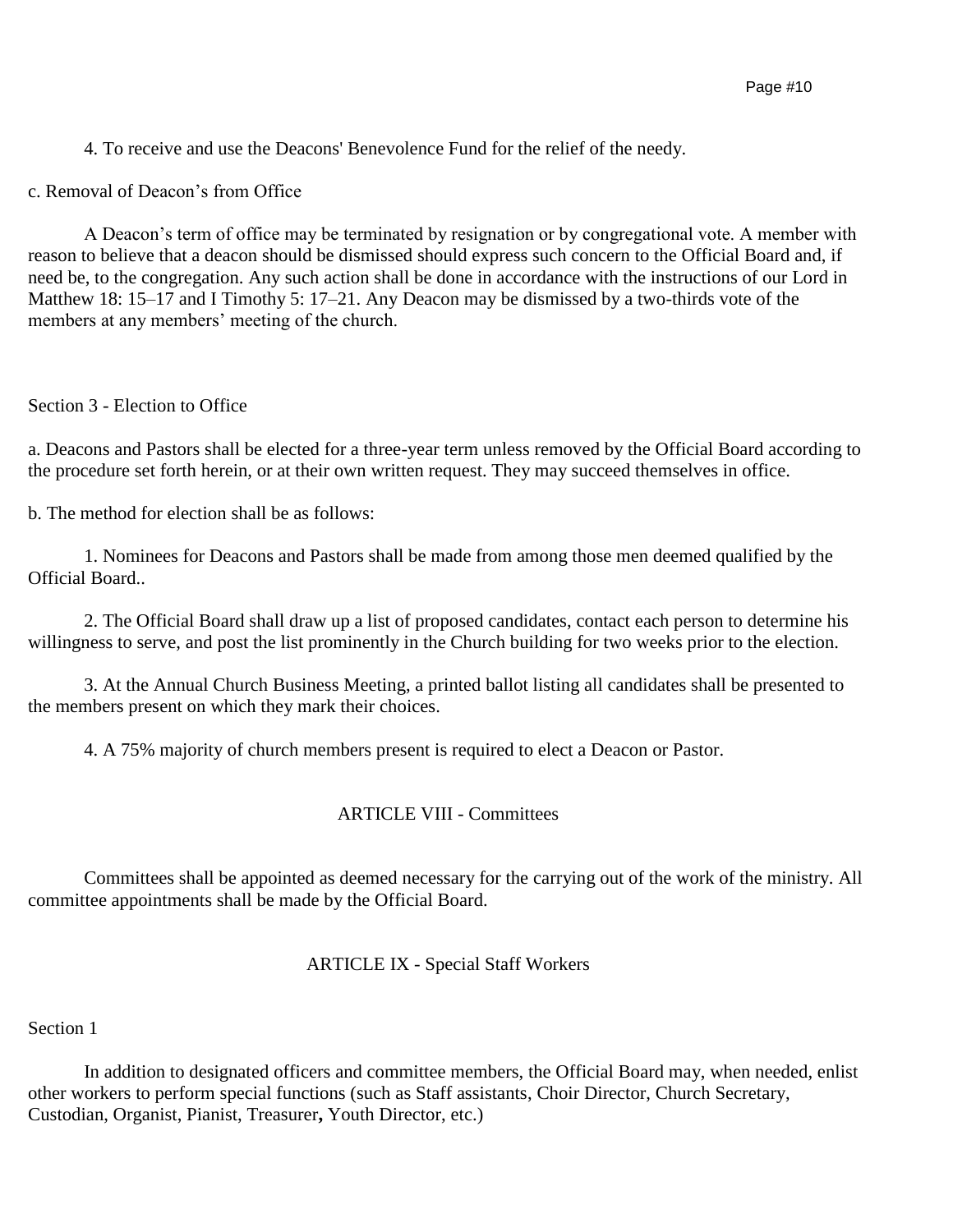## Section 2

In the event it is deemed advisable to pay a salary to any staff worker, a majority vote of the Church members present at a duly called business meeting shall be required before such salary shall go into effect.

### ARTICLE X - Meetings

Meetings of the Church shall be of two kinds: devotional and business meetings.

#### Section 1 - Devotional Meetings

The Church shall meet every Sunday morning and evening for worship. A meeting shall be held one night during the week for prayer and Bible study. Additional meetings may be held at any time deemed advisable by the Official Board or by a majority vote of the church members present in a business meeting.

#### Section 2 - Baptismal Services

Baptismal services shall be held as needed at the call of a Pastor. Under no circumstances shall infant sprinkling (so-called baptism) be practiced by this Church. This Church shall baptize by immersion, only those who express their faith in Jesus Christ as their Lord and Savior and who desire to live to please Him (Ephesians 1:22; Matthew 28:19).

Though infant sprinkling shall not be permitted, the dedication of infants by parents who know Christ as their Savior shall be practiced.

Candidates for baptism shall be recommended to the Church by a Pastor. At the time of their baptism they shall give public oral testimony that they have been born again.

#### Section 3 - Business Meetings

a. There shall be an Annual Meeting of the members for the election of officers, the reception of reports, the adoption of a budget, and the transaction of such other business as shall be properly brought before the meeting. This meeting shall be held on the last Wednesday of the month of January in each year. The Official Board has the right to reschedule this meeting on the first available Wednesday in the event of unforeseen circumstances.

b. Special meetings shall be called when deemed necessary by the Official Board or when a written request to call such a meeting is signed by 1/4 of the members of the Church and given to the Senior Pastor or Chairman of the Official Board.

c. Public announcements of the time of all business meetings shall be made at both the morning and evening services on the two Sundays preceding the date of the meeting.

d. The Official Board shall be responsible for arranging the details of all congregational meetings and for seeing that all possible preparations for their successful conduct are made.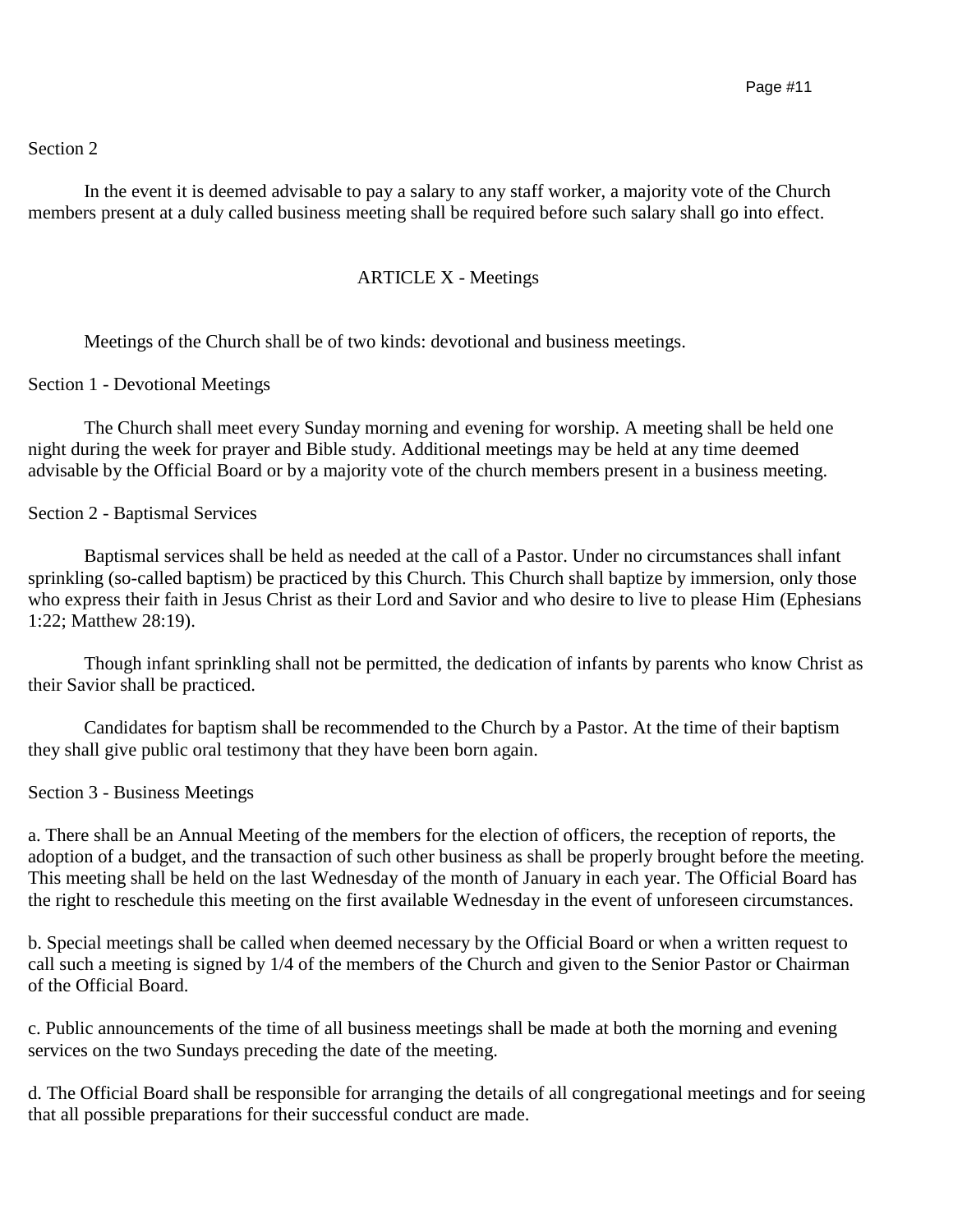e. The voting members present at any congregational meeting, called in accordance with the requirements of this Constitution, shall be considered a quorum for the transaction of business.

f. Members may be received or requests for removal from the membership roll may be acted upon at any devotional or business meeting.

Section 4 – Moderator

The Senior Pastor (or one of the other Pastors if the Senior Pastor is unavailable) will be the Moderator of each Annual Meeting or other Business Meetings held during the year.

### ARTICLE XI - Associated Organizations

All organizations wishing to be associated with the Church must be approved by the Official Board. Application for approval shall be made in writing. It shall be the duty of such approved organizations to prepare written Annual Reports of their activities to be given at the Annual Church Business Meeting.

## ARTICLE XII - Church Year

The fiscal year of the Church shall be from January 1 to December 31.

### ARTICLE XIII - Amendments

Amendments to the Constitution may be adopted by a 2/3 vote of the membership present at any regular congregational meeting or at any special meeting called for that purpose, provided in either case that such amendment be distributed in written form to the membership at least two weeks prior to the meeting.

### ARTICLE XIV - Rules of Order

The rules contained in Robert's RULES OF ORDER shall govern the conduct of business in Church meetings in all cases in which these rules are applicable, provided that they are not inconsistent with this Constitution or special rules of order of the Church.

ARTICLE XV - Tax Exempt Provisions